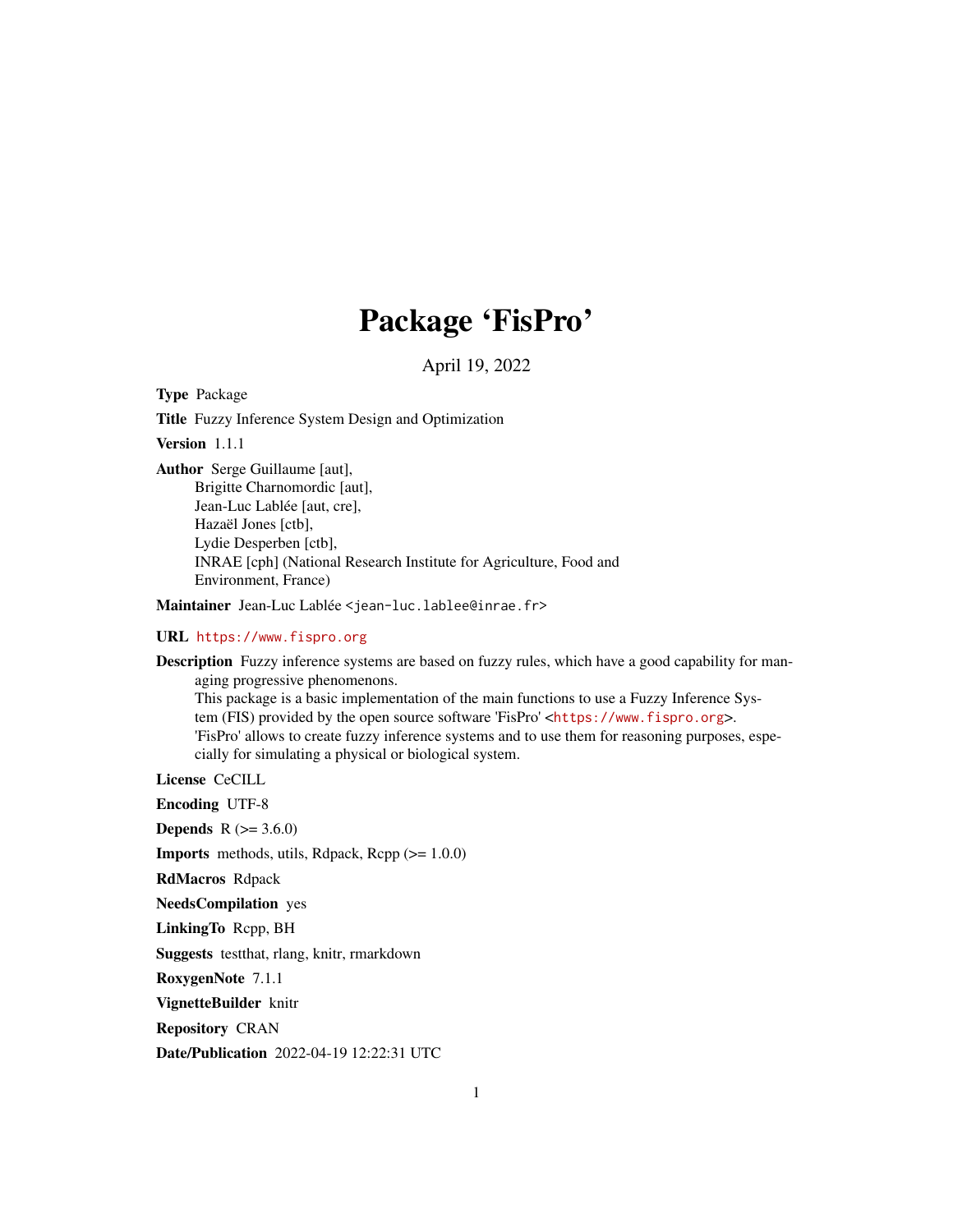# <span id="page-1-0"></span>R topics documented:

|       |                                                                                                              | -5             |
|-------|--------------------------------------------------------------------------------------------------------------|----------------|
|       |                                                                                                              | -6             |
|       |                                                                                                              | $\overline{7}$ |
|       |                                                                                                              |                |
|       |                                                                                                              |                |
|       |                                                                                                              |                |
|       |                                                                                                              |                |
|       |                                                                                                              |                |
|       |                                                                                                              |                |
|       |                                                                                                              |                |
|       |                                                                                                              |                |
|       |                                                                                                              |                |
|       |                                                                                                              |                |
|       |                                                                                                              |                |
|       |                                                                                                              |                |
|       | New MfT rapezoidal Inf $\ldots \ldots \ldots \ldots \ldots \ldots \ldots \ldots \ldots \ldots \ldots \ldots$ |                |
|       |                                                                                                              |                |
|       |                                                                                                              |                |
|       |                                                                                                              |                |
|       |                                                                                                              |                |
| Index |                                                                                                              | 19             |

<span id="page-1-1"></span>Fis *Class "Fis"*

#### Description

Class to manage a Fis "Fuzzy Inference System"

#### Fields

name [character](#page-0-0) vector, The name of the Fis

conjunction [character](#page-0-0) vector, The conjunction operator of rules in the Fis Allowed values are: "min" (the default), "prod" or "luka"

# **Constructors**

Fis() The default constructor to build an empty Fis

The Fis is initialized with "min" conjunction and empty name The design must be completed using the available functions to add inputs, outputs and rules

before it can be used for inference

return: [Fis](#page-1-1) object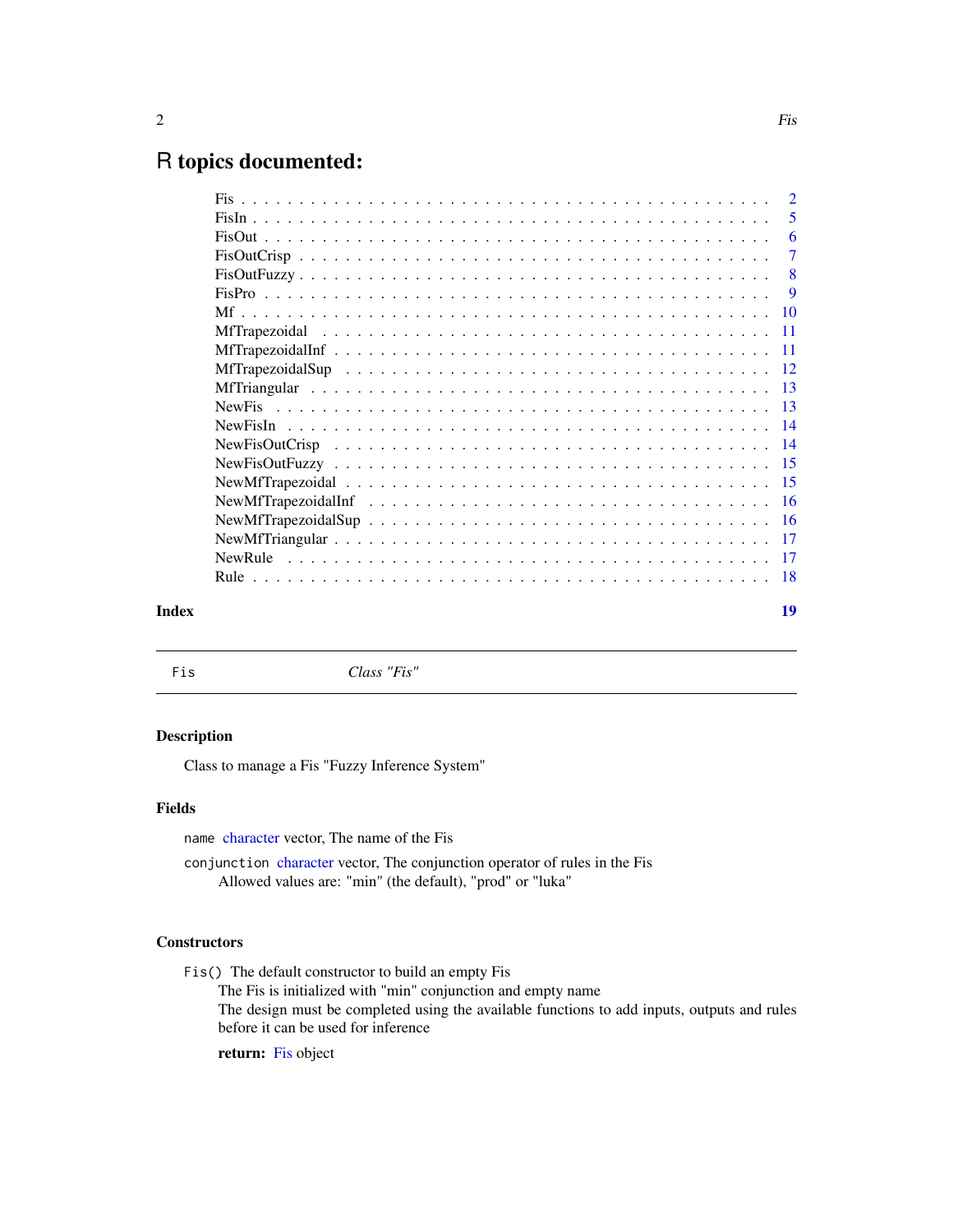Fis(fis\_file) The constructor to build a Fis from a configuration file The configuration file can be designed using the [FisPro](https://www.fispro.org) open source software argument: fis\_file [character](#page-0-0) vector, The filename of the Fis configuration file return: [Fis](#page-1-1) object

#### Methods

```
input_size()
```
return: [integer](#page-0-0) value, The number of inputs in the Fis

add\_input(input)

argument: input [FisIn](#page-4-1) object, The input to add in the Fis

get\_input(input\_index)

argument: input\_index [integer](#page-0-0) value, The index (1-based index) of the input in the Fis return: [FisIn](#page-4-1) object

get\_inputs() Get all inputs in the Fis

return: [list](#page-0-0) of [FisIn](#page-4-1) objects

output\_size()

return: [integer](#page-0-0) value, The number of outputs in the Fis

add\_output(output)

argument: output [FisOut](#page-5-1) object, The output to add in the Fis

get\_output(output\_index)

argument: output\_index [integer](#page-0-0) value, The index (1-based index) of the output in the Fis return: [FisOut](#page-5-1) object

get\_outputs() Get all outputs in the Fis

return: [list](#page-0-0) of [FisOut](#page-5-1) objects

rule\_size()

return: [integer](#page-0-0) value, The number of rules in the Fis

```
add_rule(rule)
```
argument: rule [Rule](#page-17-1) object, The rule to add in the Fis

get\_rule(rule\_index)

argument: rule\_index [integer](#page-0-0) value, The index (1-based index) of the rule in the Fis return: [Rule](#page-17-1) object

get\_rules() Get all rules in the Fis

```
listRule objects
```

```
infer(data) Infers all outputs
```
argument: data [numeric](#page-0-0) vector, [matrix](#page-0-0) or [data.frame,](#page-0-0) The input data or dataset to infer (the vector length or the number of columns must be equal to the number of inputs)

return: [numeric](#page-0-0) vector or [matrix](#page-0-0) (in case of 2D input data)

infer\_output(data, output\_index) Infers a single output

argument: data [numeric](#page-0-0) vector, [matrix](#page-0-0) or [data.frame,](#page-0-0) The input data or dataset to infer (the vector length or the number of columns must be equal to the number of inputs) argument: output\_index [integer](#page-0-0) value, The index (1-based index) of the output to infer return: [numeric](#page-0-0) value or vector (in case of 2D input data)

<span id="page-2-0"></span>Fis 3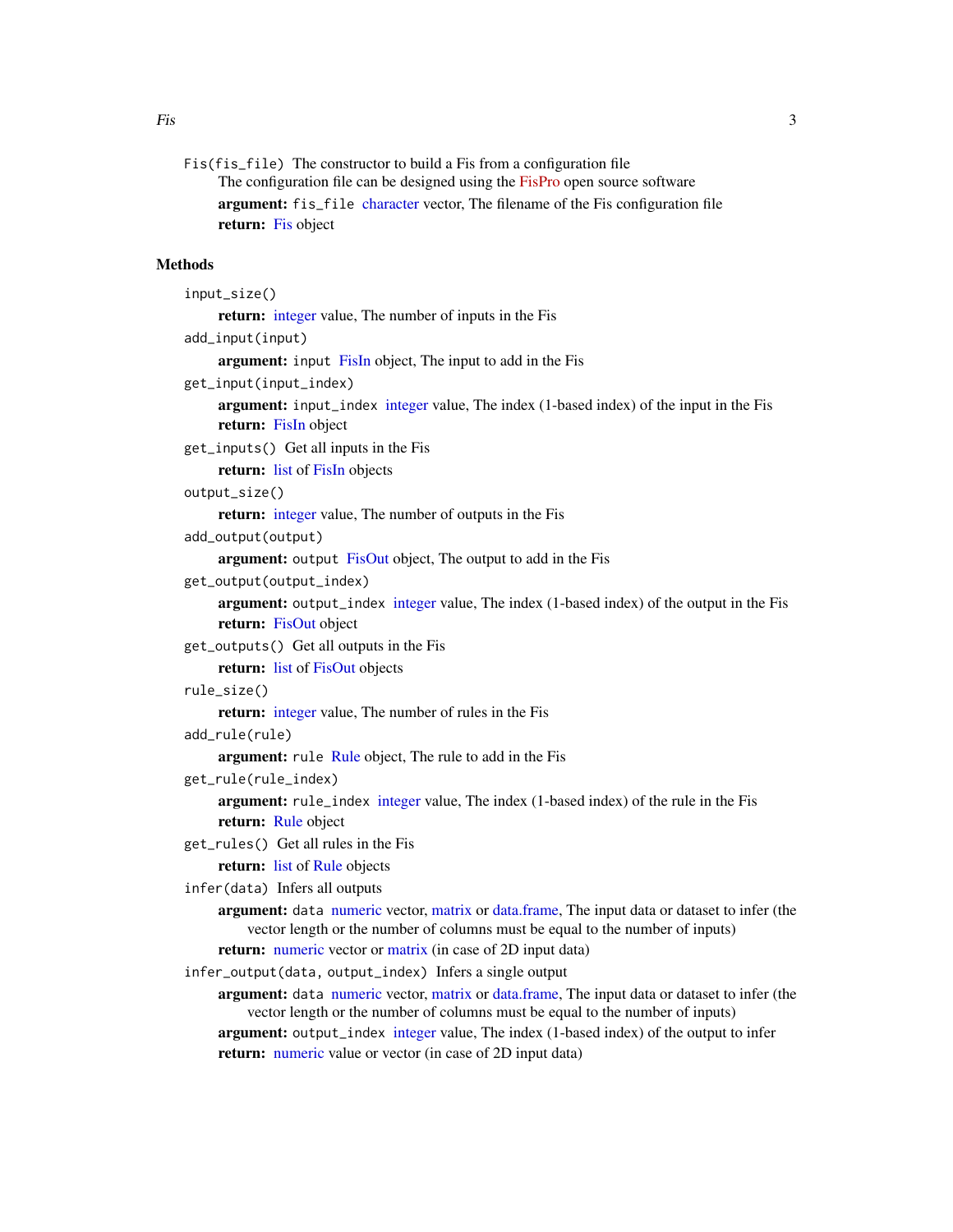# <span id="page-3-0"></span>See Also

**[NewFis](#page-12-1)** 

[Fuzzy Logic Elementary Glossary](https://www.fispro.org/documentation/en/inline-help/node39.html)

#### Examples

```
# build a Fis from a configuration file
fis_file <- system.file("extdata", "test.fis", package = "FisPro")
fis <- NewFis(fis_file)
```
# infers all outputs inferred  $\leq$  fis\$infer(c(0.25, 0.75))

```
# infers first output
inferred\_output1 \leq-fissinfer\_output(c(0.25, 0.75), 1)
```

```
# infers second output
inferred\_output2 \leq -fissinfer\_output(c(0.25, 0.75), 2)
```

```
# infers test_data dataset
test_file <- system.file("extdata", "test_data.csv", package = "FisPro")
dataset <- read.csv(test_file)
inferred_dataset <- fis$infer(dataset)
```

```
########################################################################
```

```
# or build a Fis from scratch
fis \leftarrow NewFis()
fis$name <- "foo"
```

```
# build the first input
fisin1 \leq NewFisIn(0, 1)
fisin1$name <- "input1"
fisin1$add_mf(NewMfTrapezoidalInf(0, 1))
fisin1$add_mf(NewMfTrapezoidalSup(0, 1))
fis$add_input(fisin1)
```

```
# build the second input
fisin2 <- NewFisIn(0, 1)
fisin2$name <- "input2"
fisin2$add_mf(NewMfTrapezoidalInf(0, 0.5))
fisin2$add_mf(NewMfTriangular(0, 0.5, 1))
fisin2$add_mf(NewMfTrapezoidalSup(0.5, 1))
fis$add_input(fisin2)
```

```
# build an output
fisout <- NewFisOutCrisp(0, 1)
fisout$name <- "output"
fis$add_output(fisout)
```

```
# add rules to the Fis
fis$add_rule(NewRule(c(1, 2), 0))
```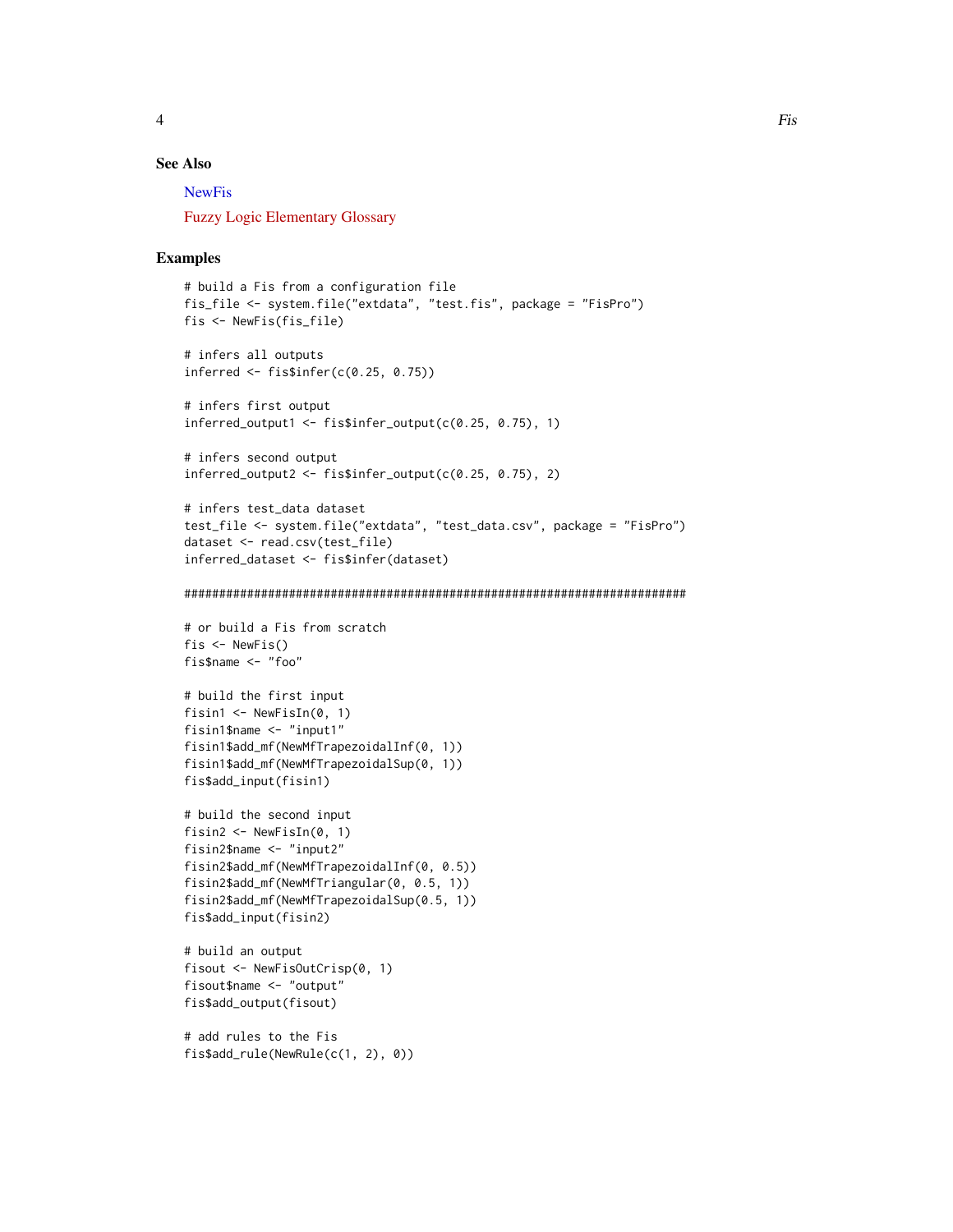#### <span id="page-4-0"></span>Fish 5 and 5 and 5 and 5 and 5 and 5 and 5 and 5 and 5 and 5 and 5 and 5 and 5 and 5 and 5 and 5 and 5 and 5 and 5 and 5 and 5 and 5 and 5 and 5 and 5 and 5 and 5 and 5 and 5 and 5 and 5 and 5 and 5 and 5 and 5 and 5 and 5

fis\$add\_rule(NewRule(c(2, 0), 1))

<span id="page-4-1"></span>FisIn *Class "Fisin"*

#### Description

Class to manage a [Fis](#page-1-1) input

#### Fields

name [character](#page-0-0) vector, The name of the input

#### **Constructors**

FisIn() The default constructor to build an empty input with the default range  $[0, 1]$ 

return: [FisIn](#page-4-1) object

FisIn(minimum, maximum) The constructor to build an empty input

argument: minimum [numeric](#page-0-0) value, The minimum range value of the input argument: maximum [numeric](#page-0-0) value, The maximum range value of the input return: [FisIn](#page-4-1) object

FisIn(number\_of\_mfs, minimum, maximum) The constructor to build an input with a regular standardized fuzzy partition

argument: number\_of\_mfs [integer](#page-0-0) value, The number of Mfs in the fuzzy partition argument: minimum [numeric](#page-0-0) value, The minimum range value of the input argument: maximum [numeric](#page-0-0) value, The maximum range value of the input return: [FisIn](#page-4-1) object

- FisIn(breakpoints, minimum, maximum) The constructor to build an input with an irregular standardized fuzzy partition
	- argument: breakpoints [numeric](#page-0-0) vector, The breakpoint values (sorted in ascending order) of the Mfs in the fuzzy partition

argument: minimum [numeric](#page-0-0) value, The minimum range value of the input argument: maximum [numeric](#page-0-0) value, The maximum range value of the input return: [FisIn](#page-4-1) object

#### Methods

```
range()
```
return: [numeric](#page-0-0) vector, The range of the input (min max values)

mf\_size()

return: [integer](#page-0-0) value, The number of Mfs in the input partition

add\_mf(mf) Add an Mf in the input partition

argument: mf [Mf](#page-9-1) object, The Mf to add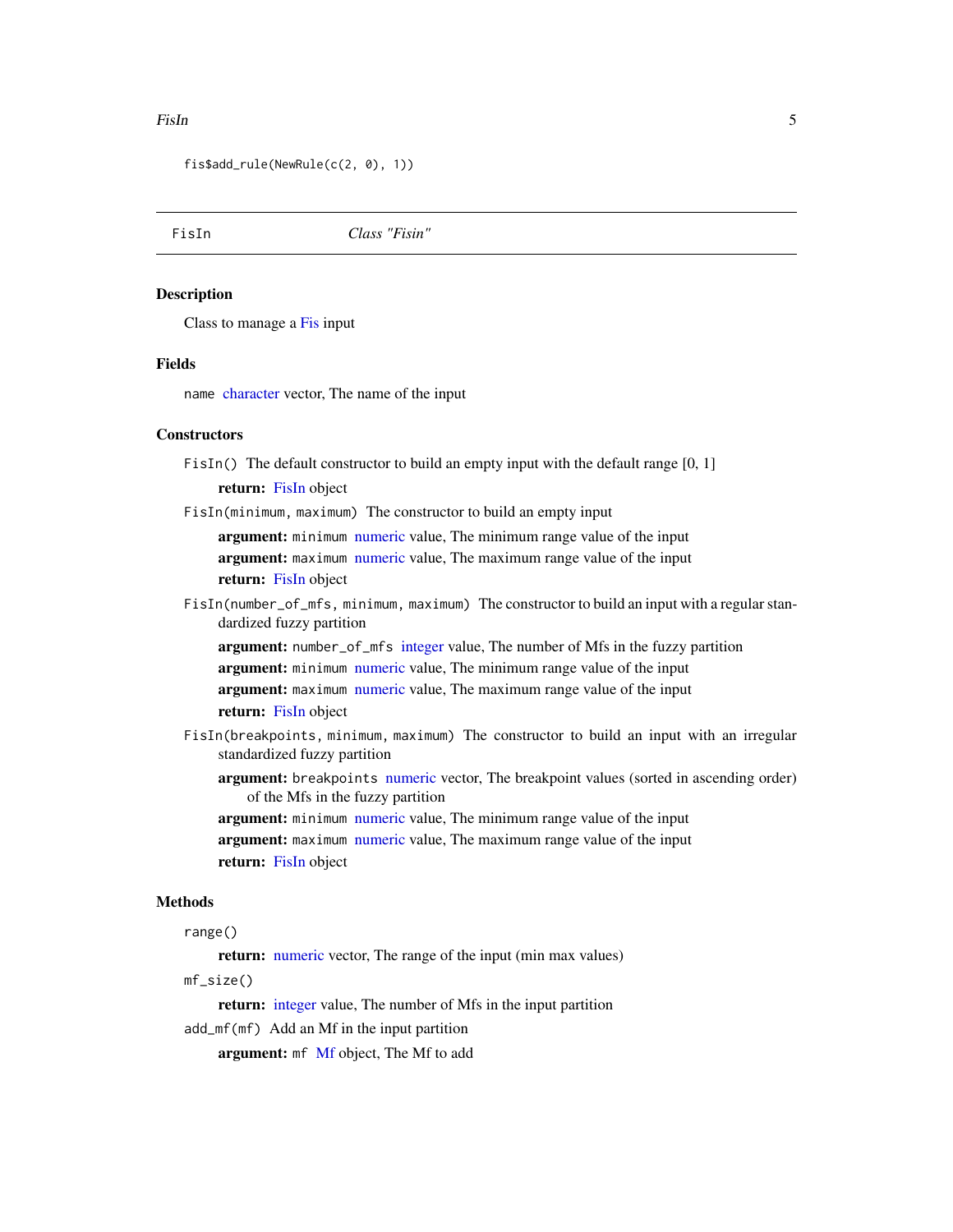<span id="page-5-0"></span>6 FisOut **FisOut 2** FisOut **1** 

```
get_mf(mf_index)
```
argument: mf\_index [integer](#page-0-0) value, The index (1-based index) of the mf to return return: [Mf](#page-9-1) object

get\_mfs() Get all mfs in the input

return: [list](#page-0-0) of [Mf](#page-9-1) objects

is\_standardized()

return: [logical](#page-0-0) value, TRUE if the input is a standardized fuzzy partition, FALSE otherwise

#### See Also

#### [NewFisIn](#page-13-1)

[Fuzzy Logic Elementary Glossary](https://www.fispro.org/documentation/en/inline-help/node39.html)

#### Examples

```
input \leq NewFisIn(0, 2)
input$name <- "foo"
input$add_mf(NewMfTrapezoidalInf(0, 1))
input$add_mf(NewMfTriangular(0, 1, 2))
input$add_mf(NewMfTrapezoidalSup(1, 2))
```
<span id="page-5-1"></span>FisOut *Class "FisOut"*

### Description

The base class of [Fis](#page-1-1) output (cannot be instantiate) Use derived classes [FisOutCrisp](#page-6-1) or [FisOutFuzzy](#page-7-1)

# Fields

name [character](#page-0-0) vector, The name of the output

#### Methods

range()

return: [numeric](#page-0-0) vector, The range of the output (min max values)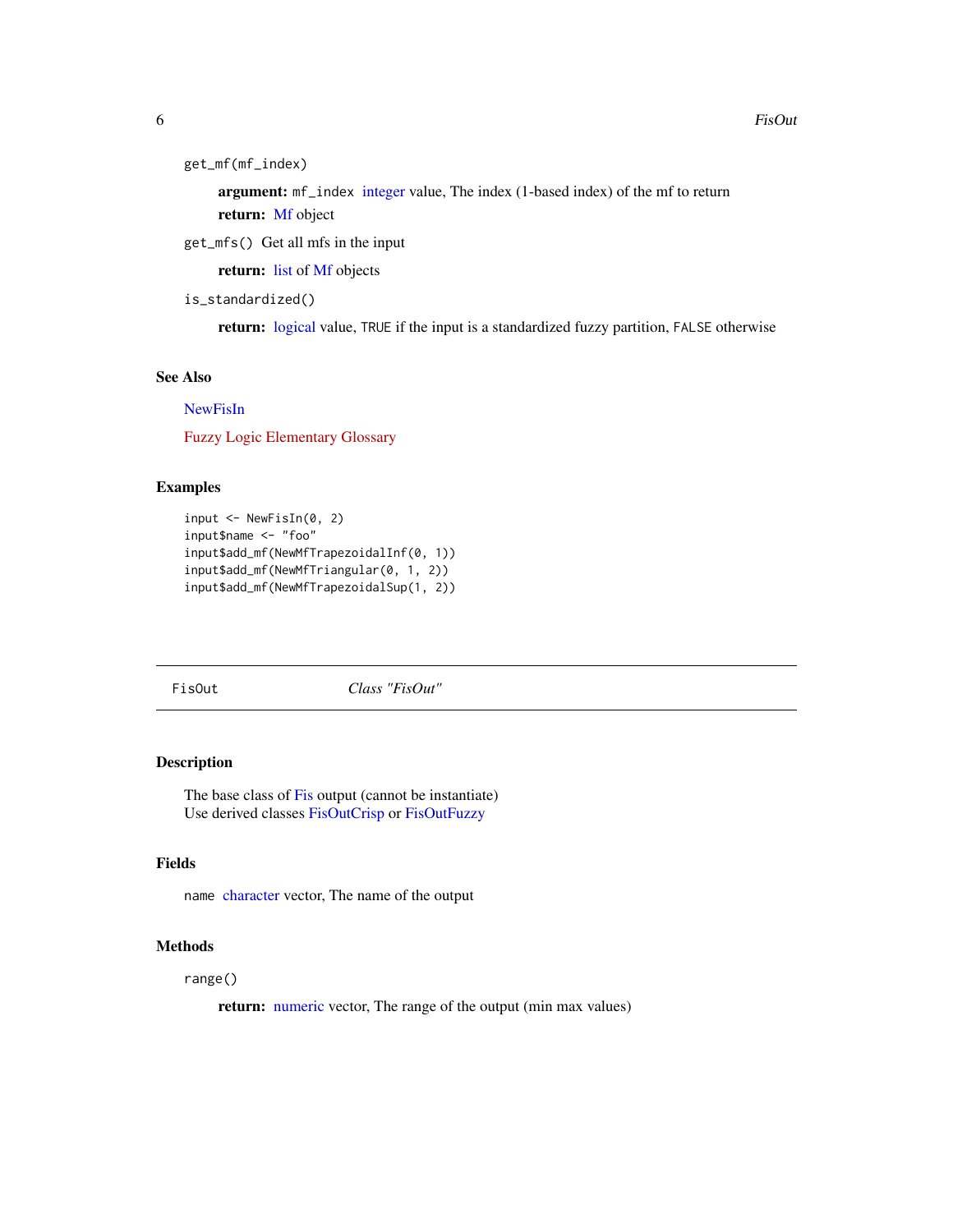<span id="page-6-1"></span><span id="page-6-0"></span>

Class to manage a [Fis](#page-1-1) crisp output

#### Fields

defuzzification [character](#page-0-0) vector, The defuzzification operator of the crisp output Allowed values are: "sugeno" (the default) or "MaxCrisp"

disjunction [character](#page-0-0) vector, The disjunction operator of the crisp output Allowed values are: "max" (the default) or "sum"

#### Inherits

[FisOutCrisp](#page-6-1) class inherits all fields and methods of [FisOut](#page-5-1) class

#### **Constructors**

FisOutCrisp() The default constructor to build a crisp output with the default range [0, 1]

return: [FisOutCrisp](#page-6-1) object

FisOutCrisp(minimum, maximum) The constructor to build a crisp output

argument: minimum [numeric](#page-0-0) value, The minimum range value of the output argument: maximum [numeric](#page-0-0) value, The maximum range value of the output return: [FisOutCrisp](#page-6-1) object

#### See Also

#### [NewFisOutCrisp](#page-13-2)

[Fuzzy Logic Elementary Glossary](https://www.fispro.org/documentation/en/inline-help/node39.html)

#### Examples

```
output <- NewFisOutCrisp(0, 1)
output$name <- "foo"
output$defuzzification <- "sugeno"
output$disjunction <- "max"
```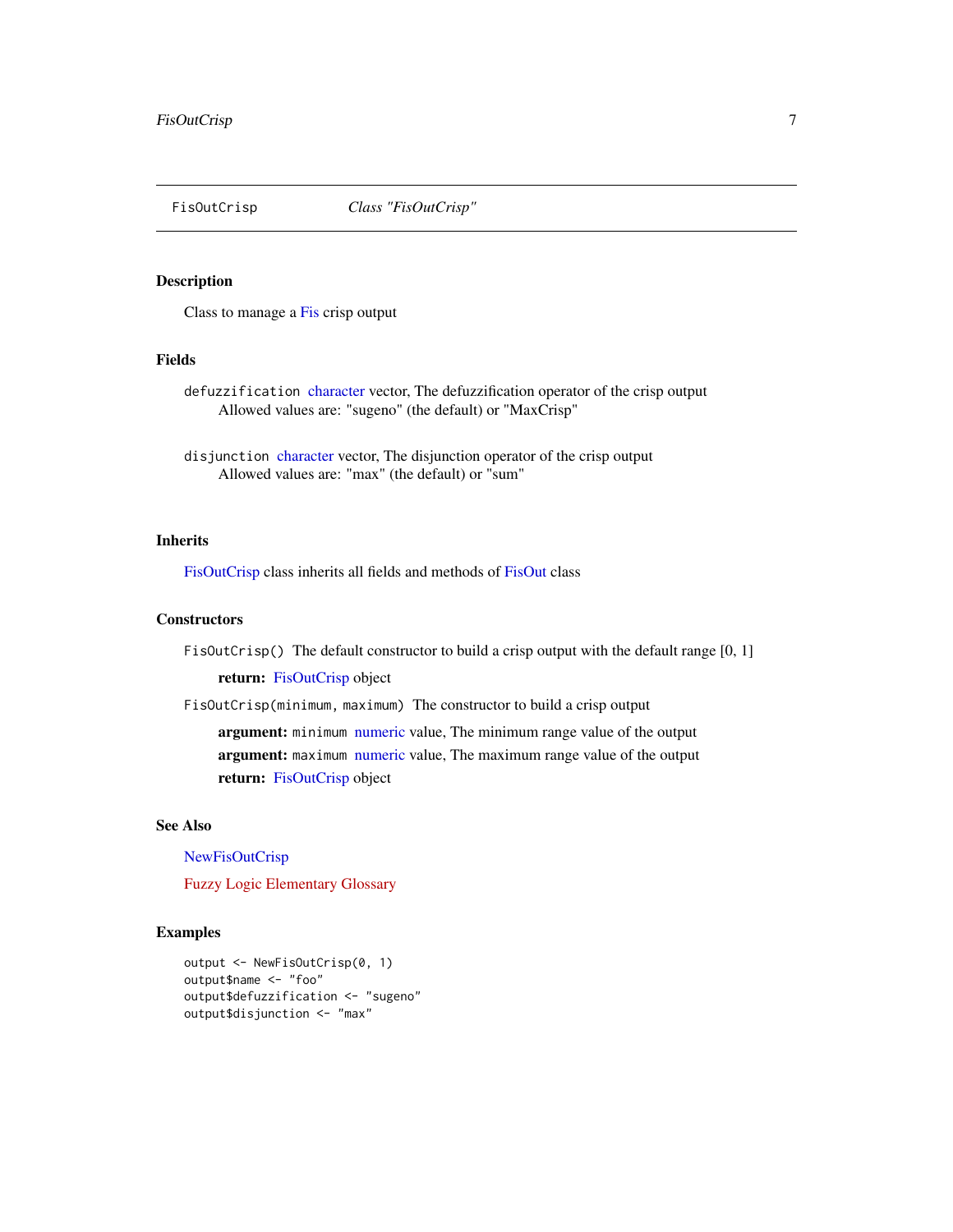<span id="page-7-1"></span><span id="page-7-0"></span>

Class to manage a [Fis](#page-1-1) fuzzy output

#### Fields

- defuzzification [character](#page-0-0) vector, The defuzzification operator of the fuzzy output Allowed values are: "sugeno" (the default) "MeanMax", or "area"
- disjunction [character](#page-0-0) vector, The disjunction operator of the fuzzy output Allowed values are: "max" (the default) or "sum"

#### Inherits

[FisOutFuzzy](#page-7-1) class inherits all fields and methods of [FisOut](#page-5-1) class

#### **Constructors**

- FisOutFuzzy() The default constructor to build a fuzzy output with the default range  $[0, 1]$ return: [FisOutFuzzy](#page-7-1) object
- FisOutFuzzy(minimum, maximum) The constructor to build a fuzzy output

argument: minimum [numeric](#page-0-0) value. The minimum range value of the output argument: maximum [numeric](#page-0-0) value, The maximum range value of the output return: [FisOutFuzzy](#page-7-1) object

FisOutFuzzy(number\_of\_mfs, minimum, maximum) The constructor to build a fuzzy with a regular standardized fuzzy partition

argument: number\_of\_mfs [integer](#page-0-0) value, The number of Mfs in the fuzzy partition argument: minimum [numeric](#page-0-0) value, The minimum range value of the output argument: maximum [numeric](#page-0-0) value, The maximum range value of the output return: [FisOutFuzzy](#page-7-1) object

- FisOutFuzzy(breakpoints, minimum, maximum) The constructor to build a fuzzy with an irregular standardized fuzzy partition
	- argument: breakpoints [numeric](#page-0-0) vector, The breakpoint values (sorted in ascending order) of the Mfs in the fuzzy partition

argument: minimum [numeric](#page-0-0) value, The minimum range value of the output argument: maximum [numeric](#page-0-0) value, The maximum range value of the output return: [FisOutFuzzy](#page-7-1) object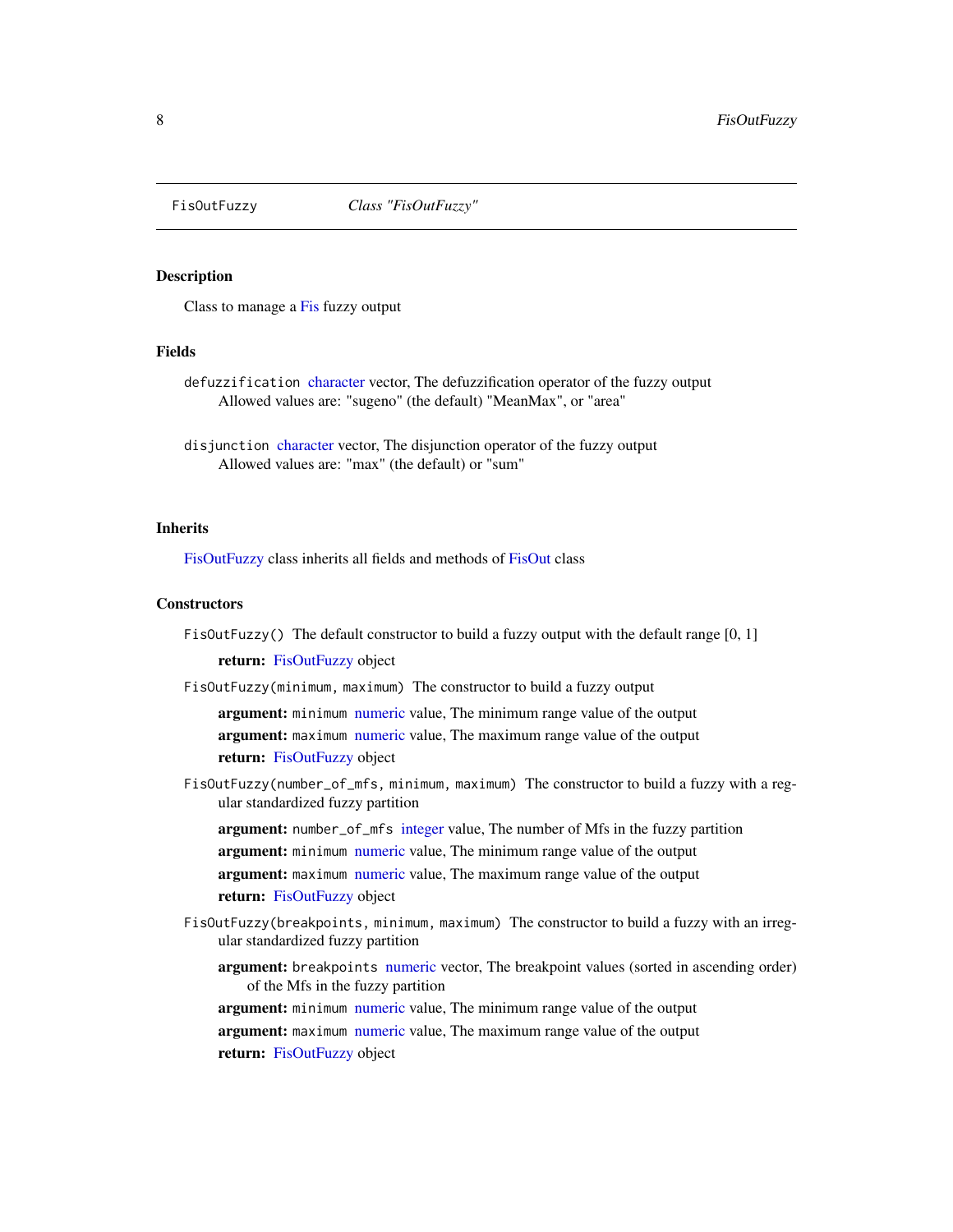#### <span id="page-8-0"></span>FisPro 9

# Methods

mf\_size()

return: [integer](#page-0-0) value, The number of Mfs in the output partition

add\_mf(mf) Add an Mf in the output partition

argument: mf [Mf](#page-9-1) object, The Mf to add

```
get_mf(mf_index)
```
argument: mf\_index [integer](#page-0-0) value, The index (1-based index) of the mf to return return: [Mf](#page-9-1) object

get\_mfs() Get all mfs in the output

return: [list](#page-0-0) of [Mf](#page-9-1) objects

```
is_standardized()
```
return: [logical](#page-0-0) value, TRUE if the output is a standardized fuzzy partition, FALSE otherwise

#### See Also

**[NewFisOutFuzzy](#page-14-1)** [Fuzzy Logic Elementary Glossary](https://www.fispro.org/documentation/en/inline-help/node39.html)

#### Examples

```
output <- NewFisOutFuzzy(0, 2)
output$name <- "foo"
output$defuzzification <- "sugeno"
output$disjunction <- "max"
output$add_mf(NewMfTrapezoidalInf(0, 1))
output$add_mf(NewMfTriangular(0, 1, 2))
output$add_mf(NewMfTrapezoidalSup(1, 2))
```
FisPro *FisPro package*

#### **Description**

This package is a basic implementation of the main functions to use a "Fuzzy Inference System" that can be used for reasoning purposes, especially for simulating a physical or biological system. It is derived from the [FisPro](https://www.fispro.org) open source software. Fuzzy inference systems are briefly described in the [Fuzzy Logic Elementary Glossary.](https://www.fispro.org/documentation/en/inline-help/node39.html) They are based on fuzzy rules, which have a good capability for managing progressive phenomenons. Fuzzy logic, since the pioneer work by Zadeh, has proven to be a powerful interface between symbolic and numerical spaces. One of the reasons for this success is the ability of fuzzy systems to incorporate human expert knowledge with its nuances, as well as to express the behaviour of the system in an interpretable way for humans. Another reason is the possibility of designing data-driven FIS to make the most of available data.

To design a fuzzy system that can be handled by this package the user can use the [FisPro](https://www.fispro.org) software. If needed, the package can be extended to other functions.

All the mentioned publications are available from the [FisPro](https://www.fispro.org) web site. Enjoy FisPro!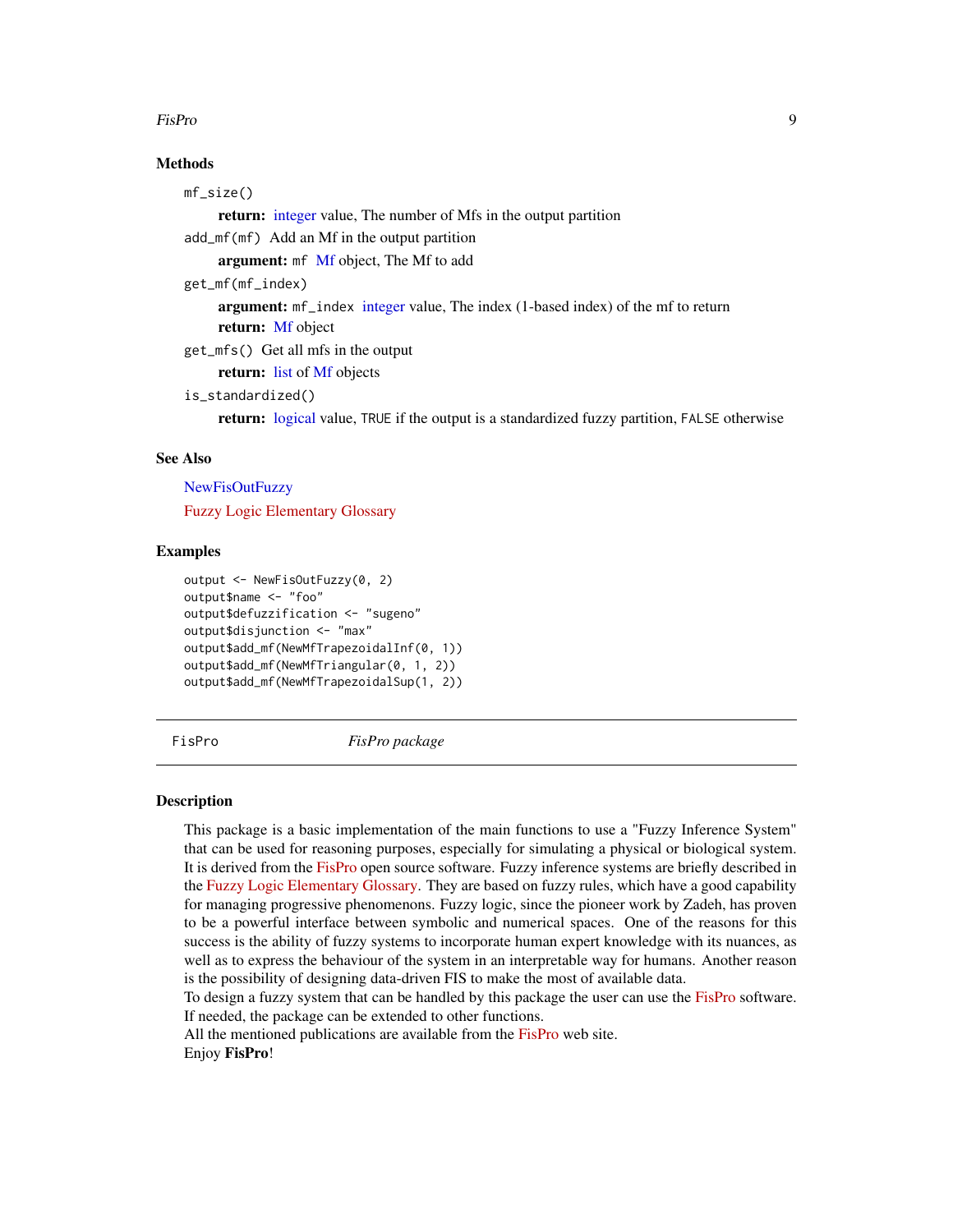#### <span id="page-9-0"></span>Author(s)

FisPro Team <contact@fispro.org>

#### References

Guillaume S, Charnomordic B (2011). "Learning interpretable Fuzzy Inference Systems with Fis-Pro." *International Journal of Information Sciences*, 181(20), 4409–4427. doi: [10.1016/j.ins.2011.03.025,](https://doi.org/10.1016/j.ins.2011.03.025) Special Issue on Interpretable Fuzzy Systems, <https://doi.org/10.1016/j.ins.2011.03.025>.

Guillaume S, Charnomordic B (2012). "Fuzzy Inference Systems: an integrated modelling environment for collaboration between expert knowledge and data using FisPro." *Expert Systems with Applications*, 39(10), 8744–8755. doi: [10.1016/j.eswa.2012.01.206,](https://doi.org/10.1016/j.eswa.2012.01.206) [https://doi.org/10.1016/](https://doi.org/10.1016/j.eswa.2012.01.206) [j.eswa.2012.01.206](https://doi.org/10.1016/j.eswa.2012.01.206).

#### See Also

<https://www.fispro.org>

<span id="page-9-1"></span>Mf *Class "Mf"*

### Description

The base class of all "membership function" classes (cannot be instantiate) Use derived classes [MfTriangular,](#page-12-2) [MfTrapezoidal,](#page-10-1) [MfTrapezoidalInf](#page-10-2) or [MfTrapezoidalSup](#page-11-1)

#### Fields

label [character](#page-0-0) vector, The label of the membership function

#### Methods

degree(value) Get the membership degree

argument: value [numeric](#page-0-0) value to compute the membership degree return: [numeric](#page-0-0) value

#### See Also

[Fuzzy Logic Elementary Glossary](https://www.fispro.org/documentation/en/inline-help/node39.html)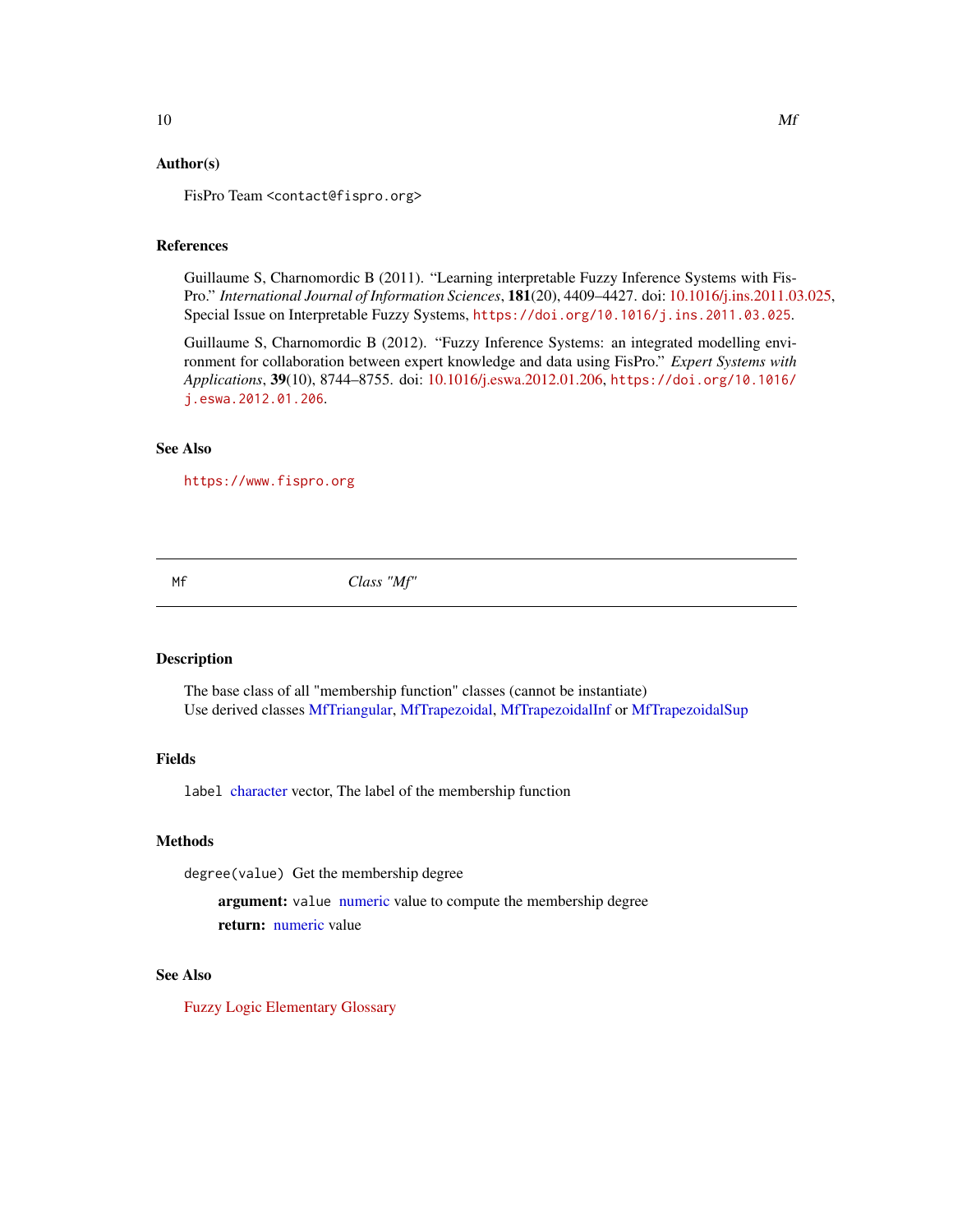<span id="page-10-1"></span><span id="page-10-0"></span>

Class to manage a trapezoidal membership function

#### **Inherits**

MfTrapezoidal class inherits all fields and methods of [Mf](#page-9-1) class

#### **Constructors**

MfTrapezoidal(lower\_support, lower\_kernel, upper\_kernel, upper\_support) argument: lower\_support [numeric](#page-0-0) lower value of support argument: lower\_kernel [numeric](#page-0-0) lower value of kernel argument: upper\_kernel [numeric](#page-0-0) upper value of kernel argument: upper\_support [numeric](#page-0-0) upper value of support return: [MfTrapezoidal](#page-10-1) object

#### See Also

[NewMfTrapezoidal](#page-14-2)

#### Examples

mf <- NewMfTrapezoidal(0, 1, 2, 3) mf\$degree(0.5)

<span id="page-10-2"></span>MfTrapezoidalInf *Class "MfTrapezoidalInf"*

#### Description

Class to manage a trapezoidal inf membership function

#### Inherits

MfTrapezoidalInf class inherits all fields and methods of [Mf](#page-9-1) class

#### **Constructors**

MfTrapezoidalInf(upper\_kernel, upper\_support)

argument: upper\_kernel [numeric](#page-0-0) upper value of kernel argument: upper\_support [numeric](#page-0-0) upper value of support return: [MfTrapezoidalInf](#page-10-2) object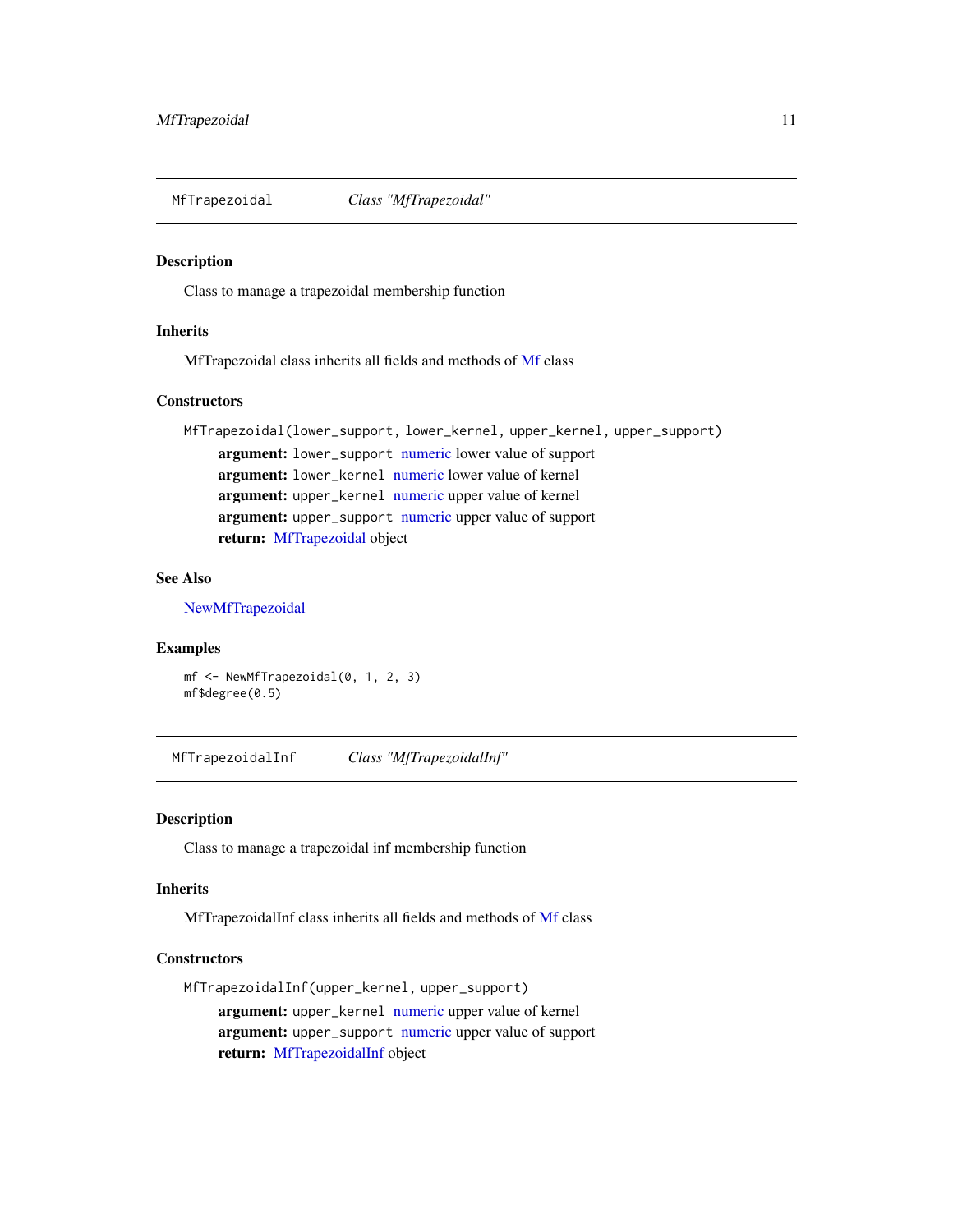# See Also

[NewMfTrapezoidalInf](#page-15-1)

### Examples

mf <- NewMfTrapezoidalInf(0, 1) mf\$degree(0.5)

<span id="page-11-1"></span>MfTrapezoidalSup *Class "MfTrapezoidalSup"*

# Description

Class to manage a trapezoidal sup membership function

#### Inherits

MfTrapezoidalSup class inherits all fields and methods of [Mf](#page-9-1) class

#### **Constructors**

MfTrapezoidalSup(lower\_support, lower\_kernel)

argument: lower\_support [numeric](#page-0-0) lower value of support argument: lower\_kernel [numeric](#page-0-0) lower value of kernel return: [MfTrapezoidalSup](#page-11-1) object

#### See Also

[NewMfTrapezoidalSup](#page-15-2)

#### Examples

mf <- NewMfTrapezoidalSup(0, 1) mf\$degree(0.5)

<span id="page-11-0"></span>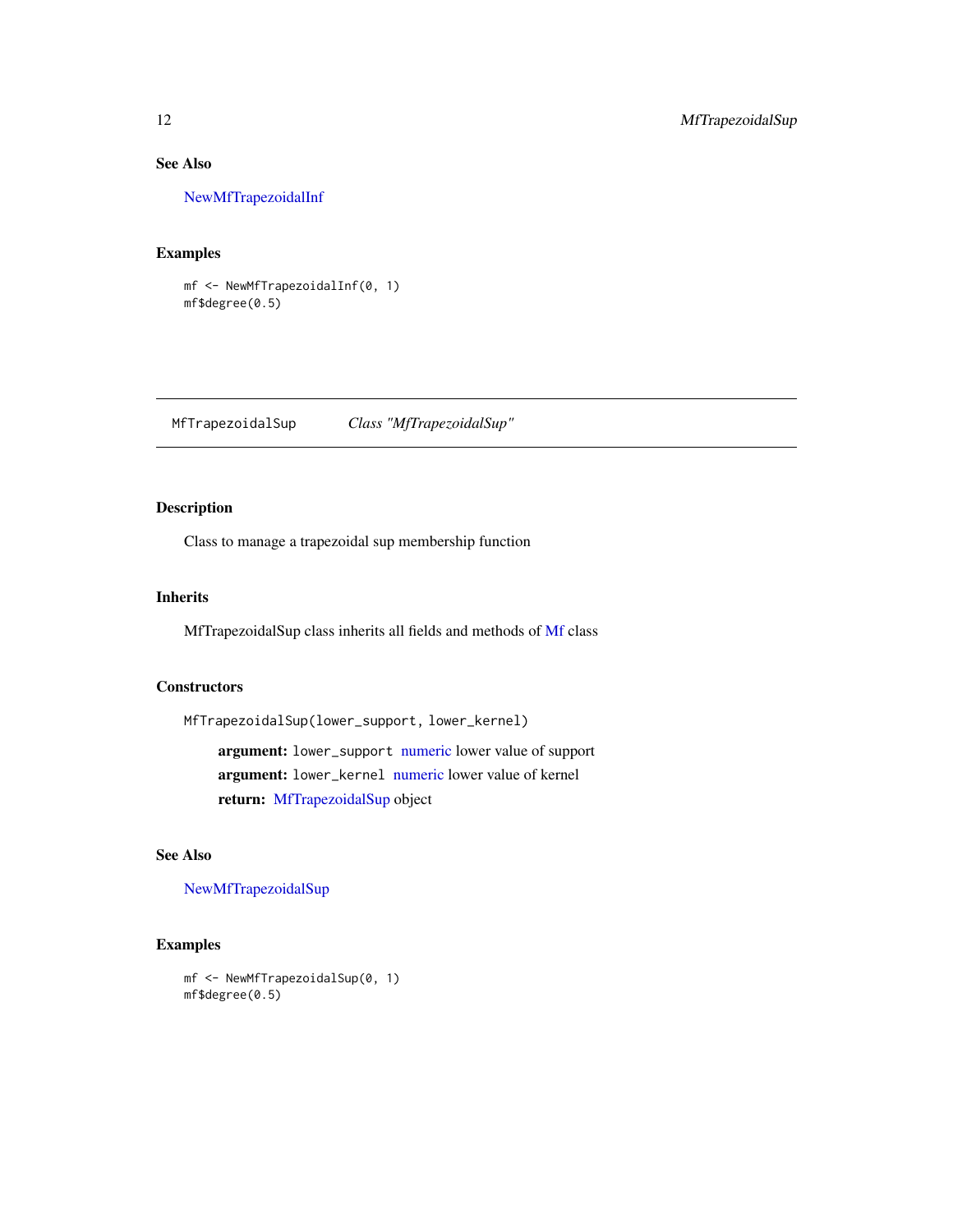<span id="page-12-2"></span><span id="page-12-0"></span>

Class to manage a triangular membership function

#### Inherits

MfTriangular class inherits all fields and methods of [Mf](#page-9-1) class

#### **Constructors**

MfTriangular(lower\_support, kernel, upper\_support) argument: lower\_support [numeric](#page-0-0) lower value of support argument: kernel [numeric](#page-0-0) value of kernel argument: upper\_support [numeric](#page-0-0) upper value of support return: [MfTriangular](#page-12-2) object

#### See Also

[NewMfTriangular](#page-16-1)

#### Examples

mf <- NewMfTriangular(0, 1, 2) mf\$degree(0.5)

<span id="page-12-1"></span>NewFis *Create object of class "Fis"*

#### Description

Function to create object of class [Fis](#page-1-1)

# Usage

NewFis(...)

#### Arguments

... arguments of [Fis](#page-1-1) constructor

#### Value

[Fis](#page-1-1) object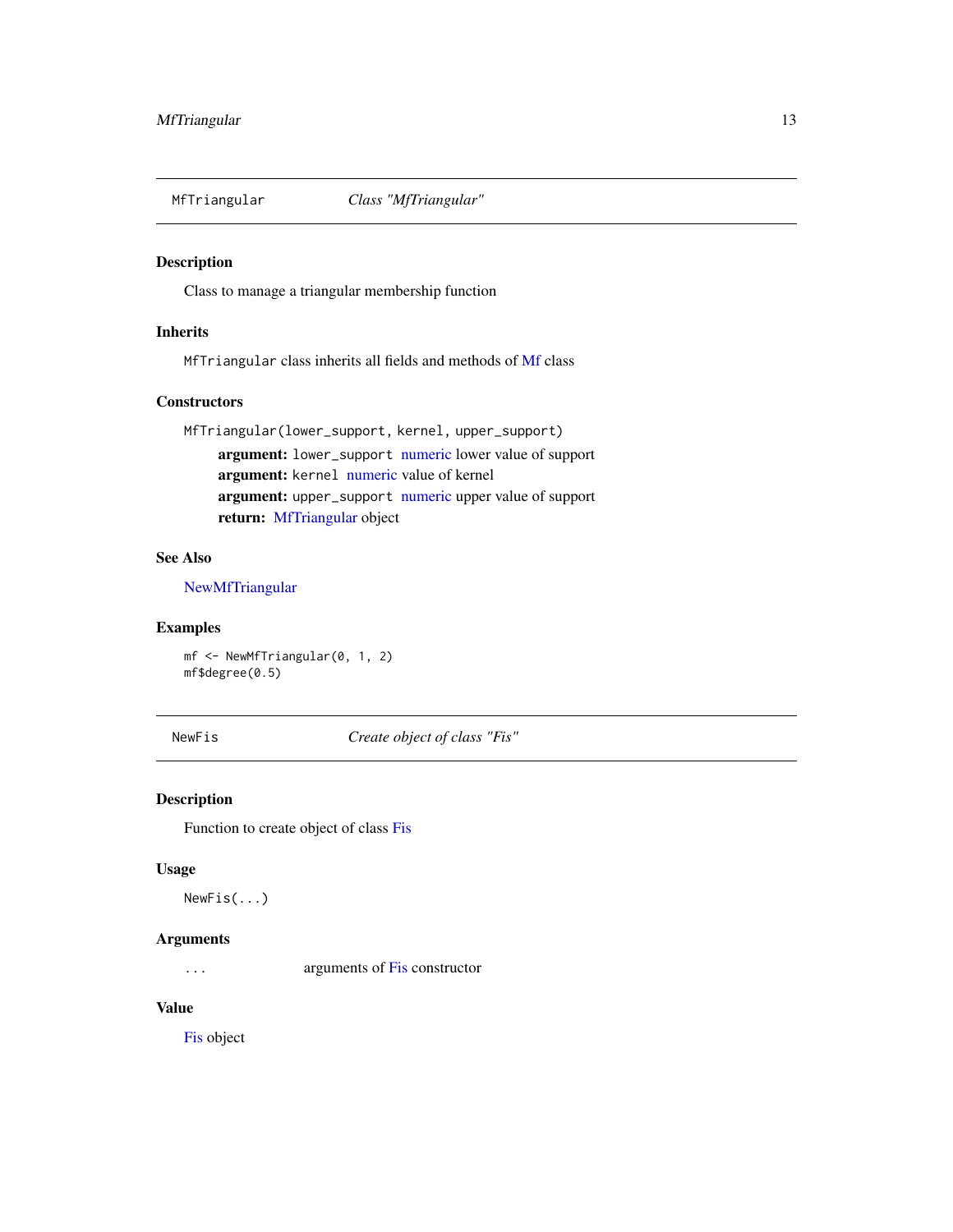<span id="page-13-1"></span><span id="page-13-0"></span>

Function to create object of class [FisIn](#page-4-1)

### Usage

NewFisIn(...)

# Arguments

... arguments of [FisIn](#page-4-1) constructor

#### Value

[FisIn](#page-4-1) object

<span id="page-13-2"></span>NewFisOutCrisp *Create object of class "FisOutCrisp"*

# Description

Function to create object of class [FisOutCrisp](#page-6-1)

#### Usage

NewFisOutCrisp(...)

### Arguments

... arguments of [FisOutCrisp](#page-6-1) constructor

#### Value

[FisOutCrisp](#page-6-1) object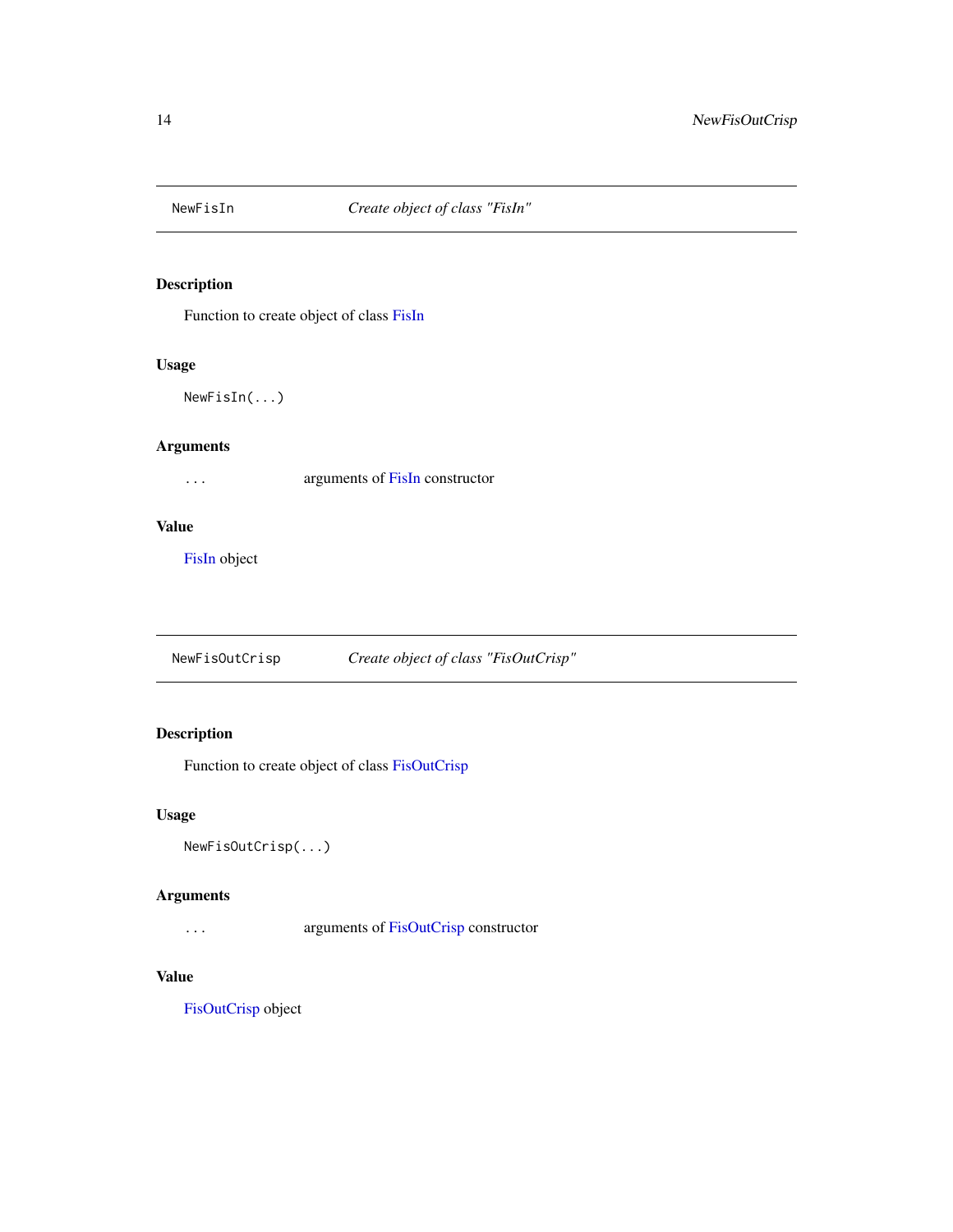<span id="page-14-1"></span><span id="page-14-0"></span>NewFisOutFuzzy *Create object of class "FisOutFuzzy"*

### Description

Function to create object of class [FisOutFuzzy](#page-7-1)

#### Usage

```
NewFisOutFuzzy(...)
```
### Arguments

... arguments of [FisOutFuzzy](#page-7-1) constructor

#### Value

[FisOutFuzzy](#page-7-1) object

<span id="page-14-2"></span>NewMfTrapezoidal *Create object of class "MfTrapezoidal"*

# Description

Function to create object of class [MfTrapezoidal](#page-10-1)

#### Usage

```
NewMfTrapezoidal(...)
```
### Arguments

... arguments of [MfTrapezoidal](#page-10-1) constructor

#### Value

[MfTrapezoidal](#page-10-1) object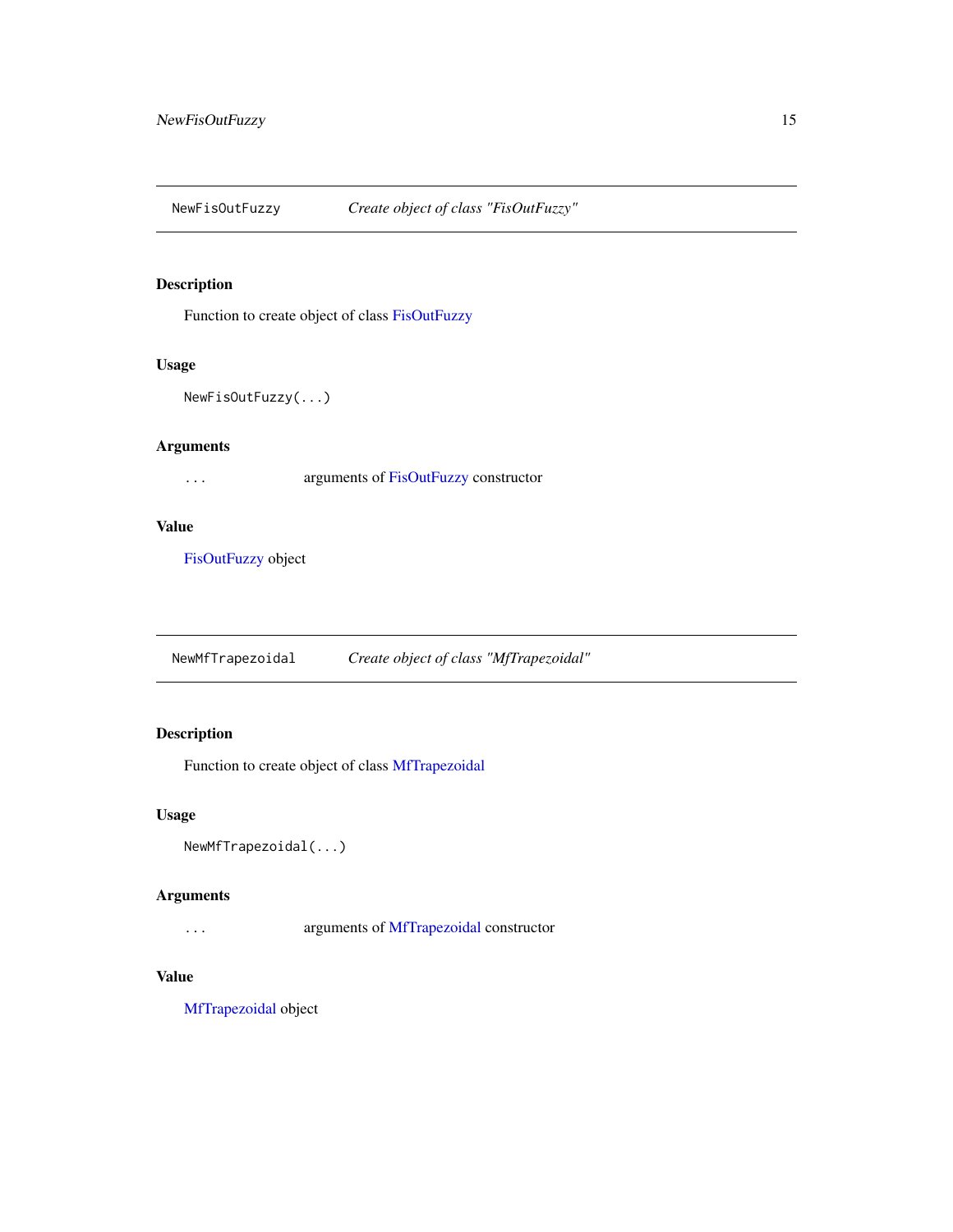<span id="page-15-1"></span><span id="page-15-0"></span>NewMfTrapezoidalInf *Create object of class "MfTrapezoidalInf"*

#### Description

Function to create object of class [MfTrapezoidalInf](#page-10-2)

#### Usage

```
NewMfTrapezoidalInf(...)
```
#### Arguments

... arguments of [MfTrapezoidalInf](#page-10-2) constructor

#### Value

[MfTrapezoidalInf](#page-10-2) object

<span id="page-15-2"></span>NewMfTrapezoidalSup *Create object of class "MfTrapezoidalSup"*

# Description

Function to create object of class [MfTrapezoidalSup](#page-11-1)

#### Usage

```
NewMfTrapezoidalSup(...)
```
#### Arguments

... arguments of [MfTrapezoidalSup](#page-11-1) constructor

#### Value

[MfTrapezoidalSup](#page-11-1) object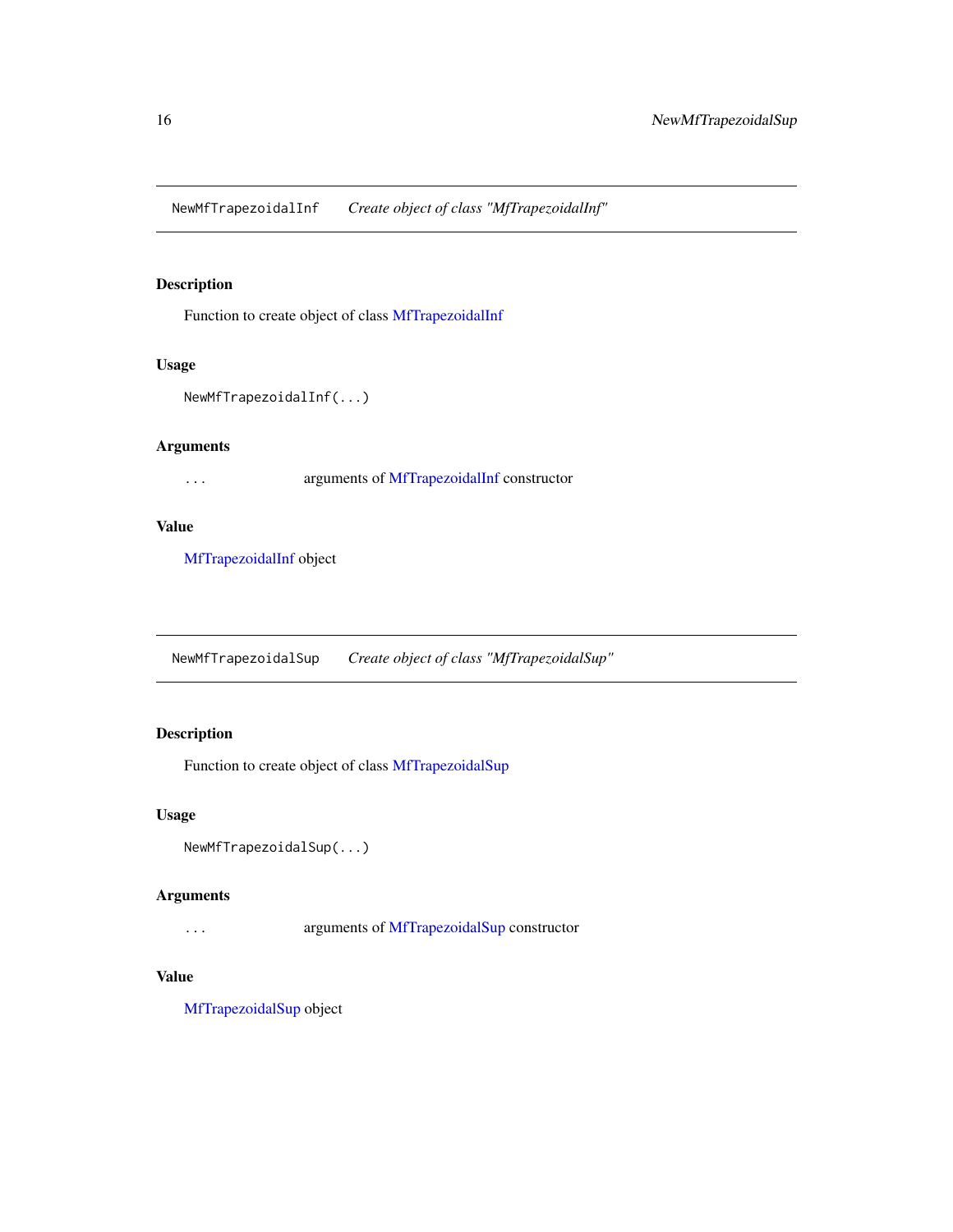<span id="page-16-1"></span><span id="page-16-0"></span>NewMfTriangular *Create object of class "MfTriangular"*

### Description

Function to create object of class [MfTriangular](#page-12-2)

#### Usage

```
NewMfTriangular(...)
```
#### Arguments

... arguments of [MfTriangular](#page-12-2) constructor

#### Value

[MfTriangular](#page-12-2) object

<span id="page-16-2"></span>NewRule *Create object of class "Rule"*

# Description

Function to create object of class [Rule](#page-17-1)

#### Usage

NewRule(...)

### Arguments

... arguments of [Rule](#page-17-1) constructor

#### Value

[Rule](#page-17-1) object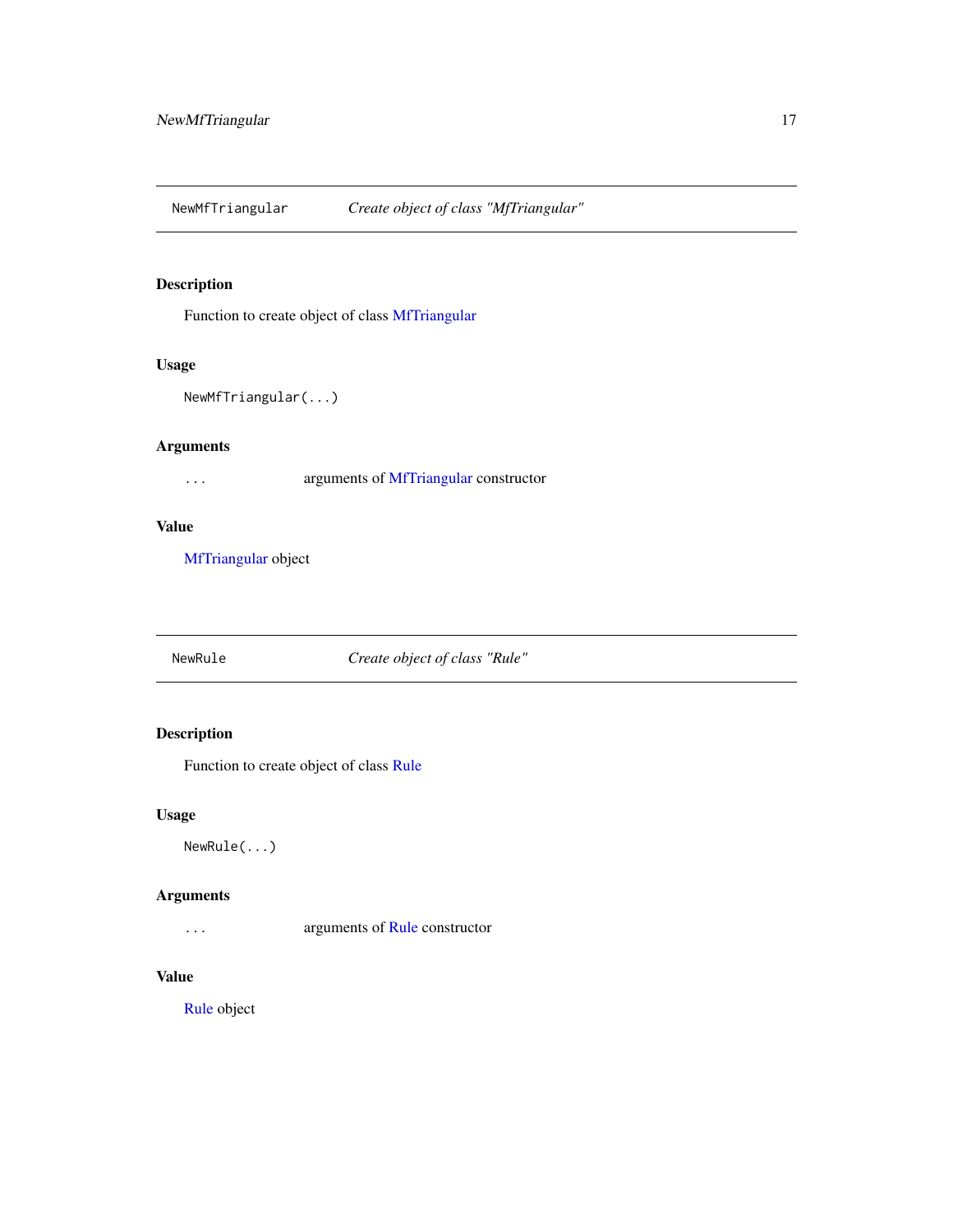<span id="page-17-1"></span><span id="page-17-0"></span>

Class to manage a [Fis](#page-1-1) rule

#### Fields

premises [integer](#page-0-0) vector, The premises of the rule

A premise is the 1-based index of MF in the [FisIn](#page-4-1)

0 means the input is not taken into account for this rule, i.e. the rule is incomplete The vector length must be equal to the number of inputs in the [Fis](#page-1-1)

conclusions [numeric](#page-0-0) vector, The conclusions of the rule

A conclusion is a [numeric](#page-0-0) value for crisp output [FisOutCrisp,](#page-6-1) or the 1-based index of MF in the fuzzy output [FisOutFuzzy](#page-7-1)

The vector length must be equal to the number of outputs in the [Fis](#page-1-1)

#### **Constructors**

Rule() The default constructor to build an empty rule The rule is initialized with empty premises and conclusions

return: [Rule](#page-17-1) object

Rule(premises, conclusions) The constructor to build a rule

- argument: premises [integer](#page-0-0) vector, The premises of the rule (the vector length must be equal to the number of inputs in the [Fis\)](#page-1-1)
- argument: conclusions [numeric](#page-0-0) vector, The conclusions of the rule (the vector length must be equal to the number of outputs in the [Fis\)](#page-1-1)

return: [Rule](#page-17-1) object

## See Also

#### **[NewRule](#page-16-2)**

[Fuzzy Logic Elementary Glossary](https://www.fispro.org/documentation/en/inline-help/node39.html)

#### Examples

```
rule1 <- NewRule()
rule1$premises <- c(1, 2, 0)
rule1$conclusions <- c(1, 2)
```
rule2 <- NewRule(c(2, 1, 1), c(2, 1))